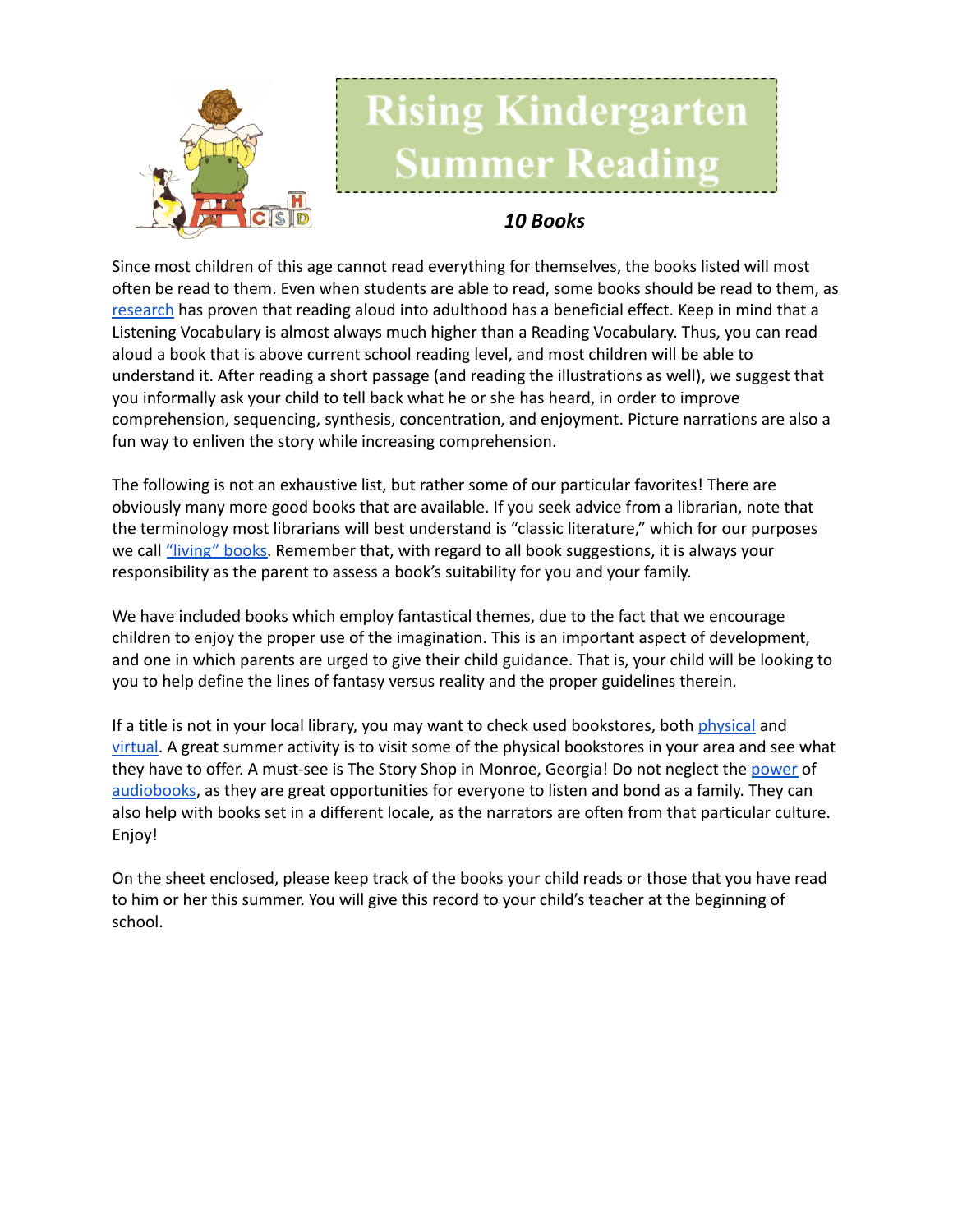

## Summer Reading List for Rising Kindergarten Students

| A.A. Milne                     | Winnie the Pooh, When We were Very Young and others       |
|--------------------------------|-----------------------------------------------------------|
| Adams, Diane and Keane, Claire | Love Is                                                   |
| Andersen, Hans Christian       | <b>Andersen's Fairy Tales &amp; The Ugly Duckling</b>     |
| Asher, Sandy                   | <b>Princess Bee and the Royal Goodnight Story</b>         |
| Barklem, Jill                  | The Big Book of Brambly Hedge                             |
| Barrett, Ron                   | <b>Animals Should Definitely Not Wear Clothing</b>        |
| Brown, Marcia                  | Stone Soup, Once a Mouse and other books                  |
| Brown, Margaret Wise           | Good Night Moon, The Runaway Bunny, and other books       |
| Bulla, C.                      | <b>Daniel's Duck</b>                                      |
| Byars/Simont                   | <b>My Brother Ant</b>                                     |
| Carle, Eric                    | The Rooster Who Set Out to See the World and other books  |
| Carlstrom                      | <b>Jesse Bear What will You Wear?</b>                     |
| Chinery, Michael               | <b>All About Baby Animals</b>                             |
| Clements/Beier                 | <b>Ringo Saves the Day</b>                                |
| Cornwall, Gaia                 | Jabari Jumps                                              |
| Cuyler, Margery                | That's Good, That's Bad!                                  |
| de Brunhoff, Jean              | The Story of Babar and others in the series               |
| DePaola, Tommie                | Strega Nona, The Clown of God, Fin M'Coul and many others |
| Eastman, P.D.                  | Are You my Mother? and other titles                       |
| Ehlert, Lois                   | <b>Feathers for Lunch, Planting a Rainbow</b>             |
| Freeman, Don                   | <b>Corduroy, Dandelion</b>                                |
| Galdone, Paul                  | Henry Penny, The Little Red Hen, Three Little Pigs        |
| Garner, Alan                   | <b>Alan Garner's Fairytales of Gold</b>                   |
| Gauarine, Deborah              | Is Your Mama a Llama?                                     |
| Holland, Marion                | <b>A Big Ball of String</b>                               |
| Isadora, Rachel                | The Princess and the Pea                                  |
| Keating, Jess                  | <b>Shark Lady</b>                                         |
| Krauss, Ruth                   | A Hole is to Dig, The Carrot Seed                         |